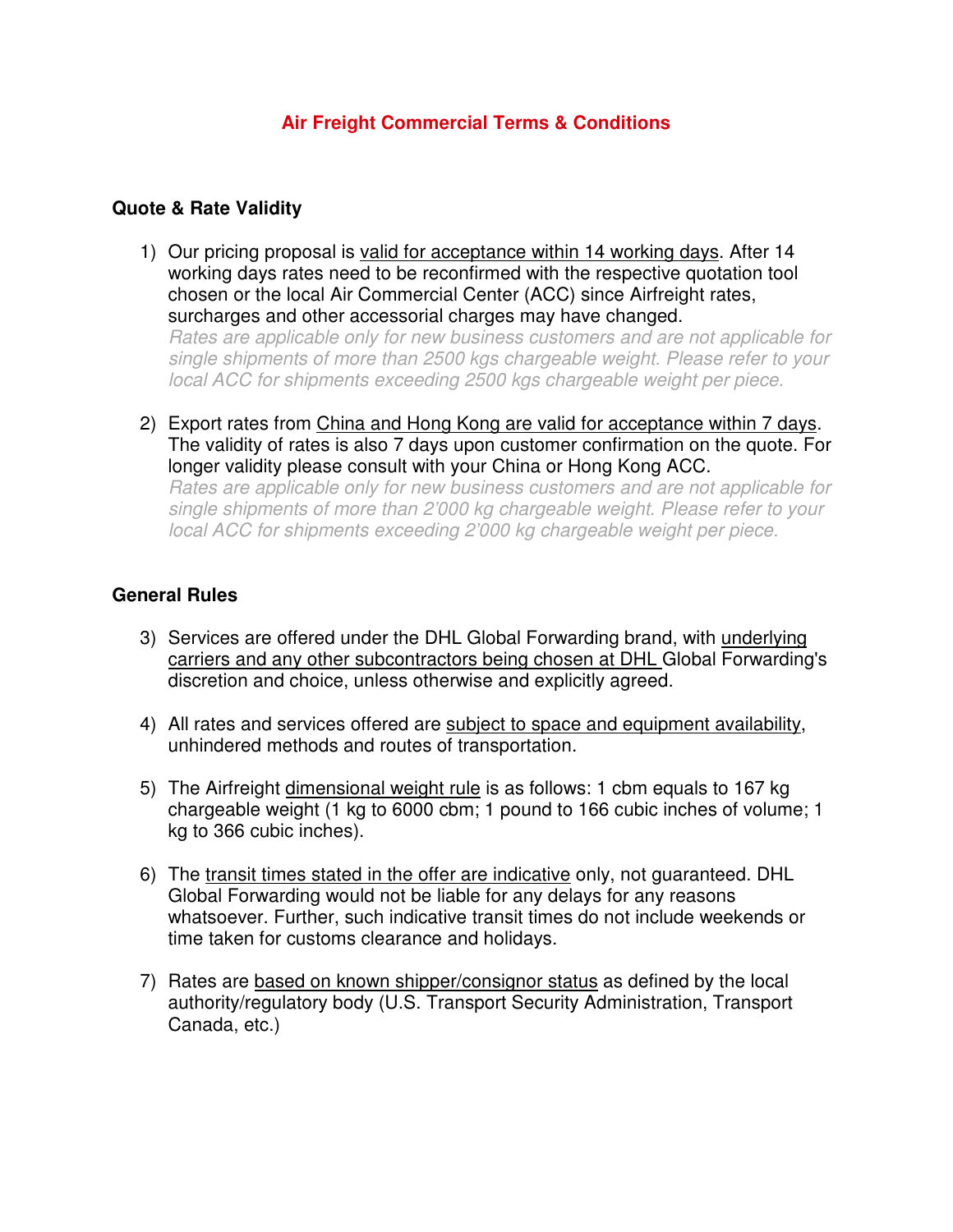## **Rate Adjustments**

- 8) In case the actual shipment size and weight differ from what the customer originally indicated, DHL Global Forwarding will adjust the rates accordingly.
- 9) The estimated shipment costs are not inclusive of tax and duties, storage fees and charges related to additional services provided locally.
- 10) Any additional governmental or regulatory organization practices, surcharges, procedures or regulations which result in increased cost to DHL Global Forwarding will be passed on proportionately to the customer.
- 11) Carrier specific surcharges are determined by origin and destination country for each shipment and are applied to the applicable calculation basis. All surcharges are subject to change at time of shipment, if not otherwise agreed.
- 12) The rates are for general cargo only and do not apply to shipments of dangerous goods, valuable cargo, hazardous materials, batteries, over- dimensional or perishables or any other shipments that require special handling, unless otherwise and explicitly agreed.
- 13) All rates are subject to certain minimum shipment charges, except where DHL Global Forwarding has formally agreed to waive such charges.
- 14) Pick-up/delivery usually includes trucking fuel and is based upon standard service & equipment, but does not apply for bonded truck or any non-standard service requests like holiday pick-up, over-time pick-up and heavy lift, and is only applicable for regular weekday business hours if not otherwise agreed.
- 15) Rates offered do not generally include insurance coverage, unless explicitly mentioned. In case no explicit insurance product is offered, DHL Global Forwarding liability is limited to the standard operating Terms and Conditions as mentioned in the HAWB. In case Cargo Insurance is offered it is for reference and subject to authorized Technical Representatives approval and confirmation.
- 16) New emergency surcharges may be implemented at the time of shipment due to unforeseen political. In the event that any war, terrorism activity, police action, military action or any measure to prevent or respond to any of the aforementioned actions may result in increased or additional surcharges.
- 17) Rates are subject to peak season rate increases (PSRI) or GRI, whose rate level and implementation period will be based on DGF Global Airfreight special campaign announcement.